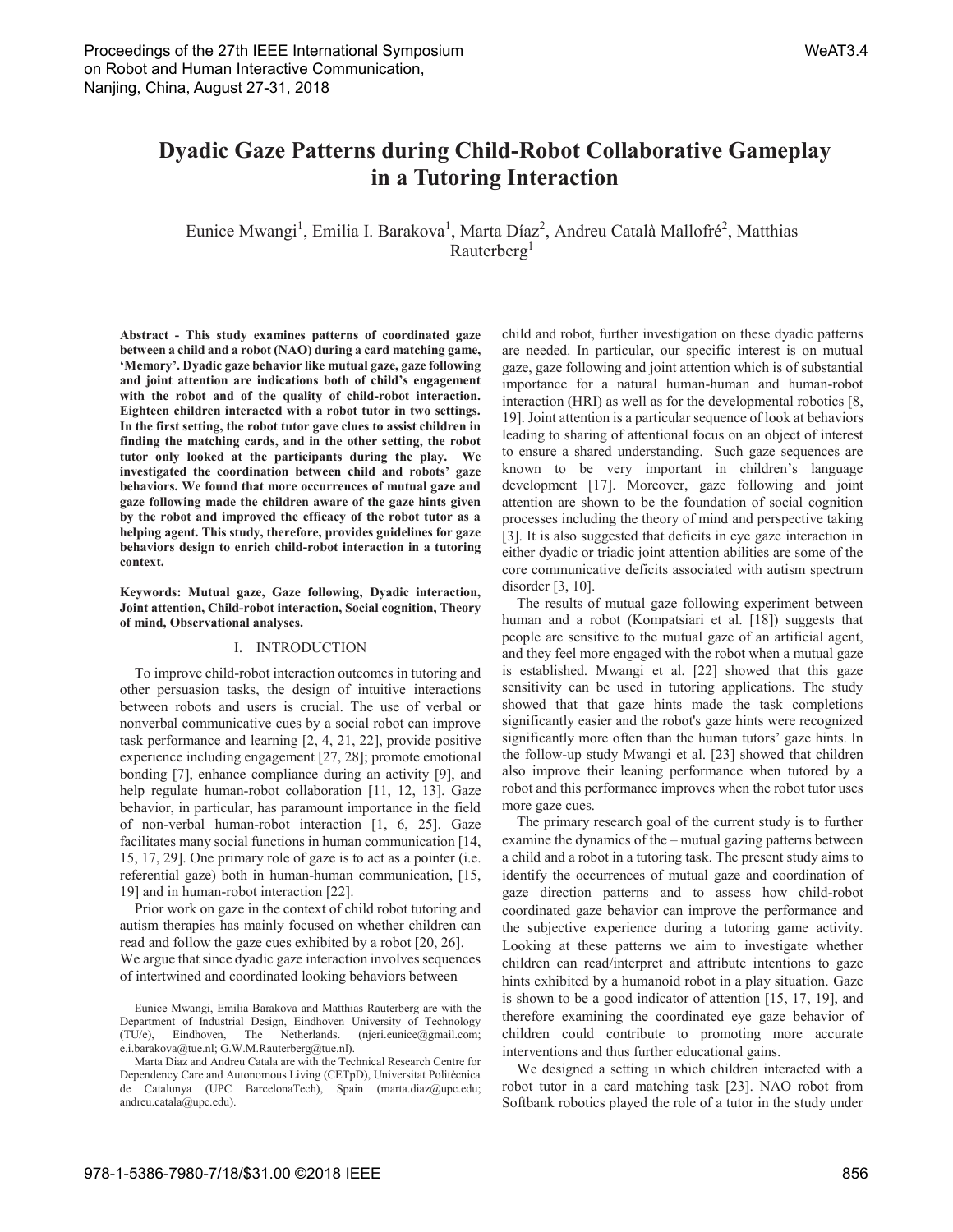two conditions according to the assistance given. In the first condition (Help), the tutor provides gaze hints to assist the child to find the matching card on the board to make a pair. The hint consisted of the robot looking at the selected card, then to the face of the participant and finally to the matching card on the board. In the second condition (No\_Help), the tutor does not give gaze clues and continuously looks at the child. We hypothesize that occurrences of appropriate sequences of the dyad's gaze behaviors (i.e. mutual gaze, gaze following and joint attention) would facilitate the effectiveness of the robot tutor as a helping agent and consequently improve the performance of the child fulfilling the task

## II. METHODOLOGY

## *A. Participants*

Eighteen typically developing children, (Age: 4 -11 Yrs; Gender: Male: 10, Female: 8) took part in the study. Children were recruited from a daycare center in the Netherlands, and the children of the staff at the university. Most of the children were of European-Dutch and Asian backgrounds.

## *B. Robot*

For this study, we used the humanoid NAO, which is a 58cm tall from SoftBank Robotics. NAO has simple facial features, and therefore suitable for use with children either in education tutoring or autism therapy. However, NAO has some gaze limitations, since it lacks articulated eyes and therefore relies on head turns to indicate gaze direction (e.g. shifting gaze between cards and the child's face). Prior to the experiment, we conducted a preliminary study to examine whether NAO head angles [24] can direct attention to different locations on the board game layout. The gaze hints are designed to lead the attention of the child to the matching cards. Fig. 1 shows the sequence of NAO gaze behavior. The study informed the arrangements of the cards on the table.

## *C. Study Design*

The experiment followed a within-subject design with two conditions (*Help* and *No - Help*):

- *No \_Help*: In this condition, the tutor (robot) does not provide gaze hints during the game. The tutor only looks to the child and remains silent during the entire duration of the game.
- *Help*: In this condition, the tutor provides gaze hints during the game. The robot gaze hints are designed to *point with the head/eyes direction* to the matching card. The robot tutor first looks at the card picked by the participant, then looks to the player, and finally to the matching card, to attract and draw the child attention to the matching card. As in the *No-Help* condition, the tutor remains silent during the entire duration of the game.

## *D. Experimental Set-up and Procedure*

The child entered the experimental room (accompanied by either the teacher, the parent or the guardian). The robot was in a stand-init position on one side of a table, and the child sat on the opposite side of the table. A researcher who controlled the behaviors of the robot was also present in the experimental room. The researcher sat in the corner of the room not to be in the visual field of the child so she could not interfere with the flow of the game. In the room, there was also a facilitator present, whose role was to guide the children if they had any difficulties or to answer any questions they may have.

The facilitator provided the child with a brief introduction of the robot and the game. The game began with NAO robot introducing himself as a tutor and giving instructions to the child on how to play the game.The robot spoke either Dutch or English depending on the language the child was comfortable with. After providing instructions, NAO remained silent and performed its gaze behavior as designed for either the Help or the No\_Help condition. While introducing the game in the Help condition, the robot tutor informed the child that it would help him/her, without revealing the modality it would use to help.

In the beginning, there were 14 cards (7 matching pairs) laid face down on the board. The child selected the first card and tried to find the matching one. If the cards turned face up were similar (a pair of matching cards), the child continued to make a new move; otherwise, the child turned the cards face down and made a new try/move. The goal of this game is to find all pairs in the smallest number of moves/tries, and shortest time, possible. The game ended when the child found all the matching pairs. Each child played the card game "Memory" in the presence of the robot tutor in both conditions of Help and No Help as described in section C. The order of conditions was counterbalanced. After playing the first game, the child waited for a few minutes for the experimenter to rearrange the card game. At the end of every session, the robot thanked and congratulated the child for playing the game. After both sessions, the facilitator asked the child a few post-experiment questions on whether they noticed the help cues from the tutor , how they perceived the robot tutor in both conditions and the game as well.



Fig. 1 Sequence of gaze cues for NAO tutor robot in "Help "condition. The NAO tutor looks at the card picked by the child, moves its head to the face of the child, and then to the matching card.

# *E. Behavioral System*

Extending the behavioral coding scheme from our previous study [23] we built new components to explore the coordinated gaze patterns and the interaction in the situation of play. The coding system is divided in two categories: behavior units and dyadic patterns. The behavior units include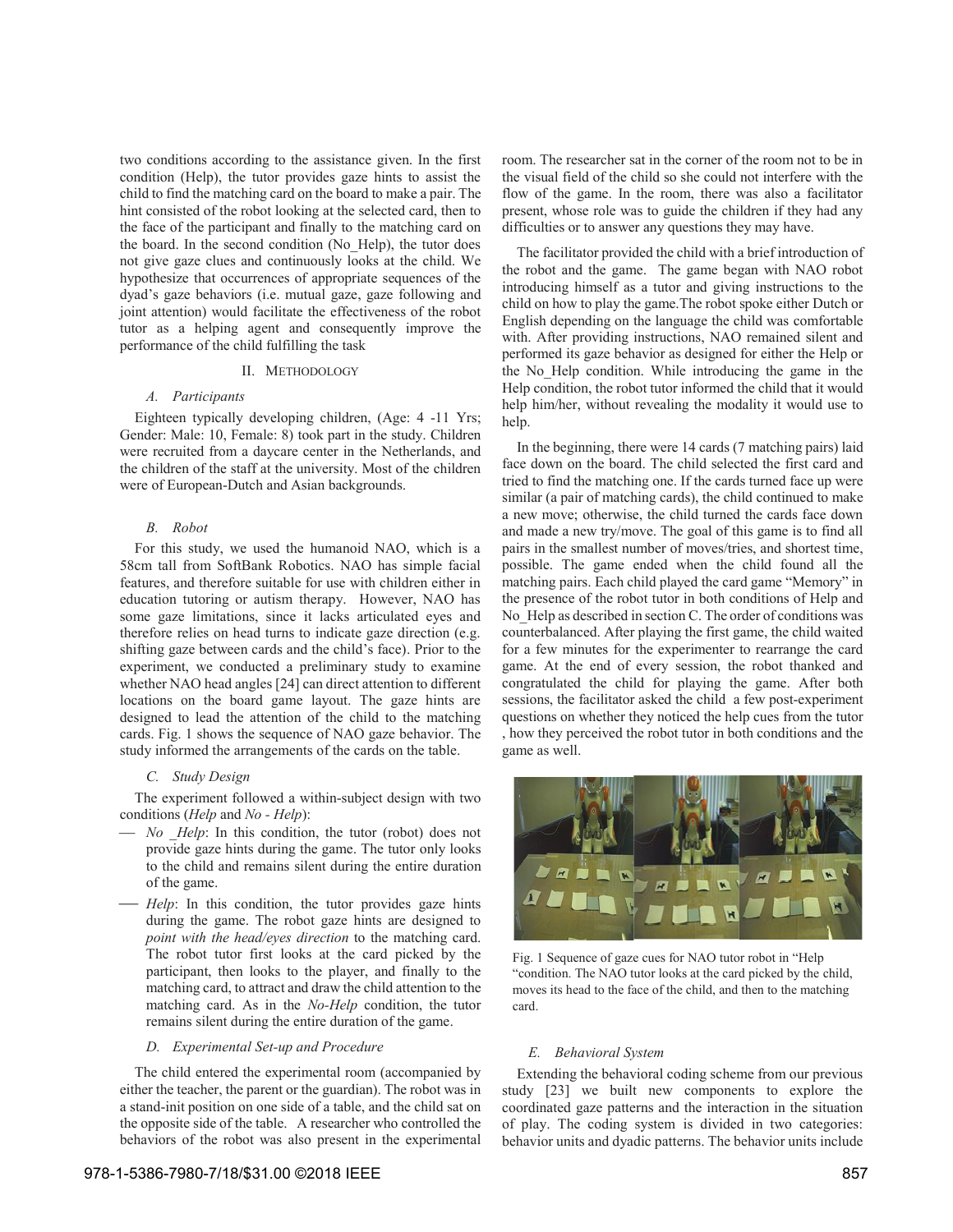

one play session in the "Help" condition. The red rectangular bar denotes the co-occurrences of child robot behaviors.

Child and Robot's gaze behaviors and robot's verbal behavior, as can be seen in Table 1. The second category includes more complex sequences of coordinated gaze behaviors (dyad gaze patterns) as can be seen in Table 2.

TABLE 1: CHILDS' AND ROBOTS' BEHAVIORAL UNITS

- **Robots' gaze behavior**
- 1.1. Look at the Child 1.2. Look at Card 1
- 1.3 Look at Matching Card
- Child Robot Interactive Behavior Units

We defined the gaze and verbal categories for the same subject (Robot or Child) as mutually exclusive and exhaustive since the subject state is known at any time. The child and robots' gaze behaviors and robots' verbal behavior, can be seen in Table 1 above.

• Dyads' Coordinated Gaze Patterns

The purpose of the dyadic gaze analysis is to examine the interaction between the gaze behavior of the child and the robot. During the Help condition, we expected that children would notice the gaze hints from the tutor while the tutor was looking at different cards on the table and that they would follow the tutor's lead to the matching card. We focus on the following dyadic patterns as illustrated in Table 2:

*Mutual gaze:* The reciprocal gaze directed at the face region from one agent to the other [8].

*Gaze following:* Following the gaze direction of another [8] and look at the same target with the partner.

*Joint attention:* A sequence of behavioral patterns that includes mutual gaze and gaze following and a subsequent sharing of attentional focus on an object of interest [8].

### **Robots' verbal behaviour**

- 1.1 Initial Speech
- 1.2 Closing Speech

## **Childs' gaze behavior**

- 1.1. Look at the Robot
- 1.2. Look at Card 1
- 1.3. Look at Card 2
- 1.4. Look at the Experimenter
- 1.5. Look Elsewhere

| ATTENTION IS DEPICTED AS COMPOSITE SEQUENCE OF BEHAVIORS. |              |                  |                     |                     |  |  |  |
|-----------------------------------------------------------|--------------|------------------|---------------------|---------------------|--|--|--|
| Mutual<br>Gaze                                            | <b>Child</b> | Look at<br>robot |                     |                     |  |  |  |
|                                                           | <b>Robot</b> | Look at<br>child |                     |                     |  |  |  |
| Gaze<br><b>Following</b>                                  | <b>Child</b> | Look at<br>robot | Look at X           |                     |  |  |  |
|                                                           | <b>Robot</b> | Look at X        | Look<br>at X        |                     |  |  |  |
| Joint<br><b>Attention</b>                                 | <b>Child</b> | Look at<br>robot | Look at<br>robot    | Look at<br>matching |  |  |  |
|                                                           | <b>Robot</b> | Look at<br>child | Look at<br>matching | Look at<br>matching |  |  |  |

TABLE 2 DYADS' COORDINATED GAZE PATTERNS. IN PLAIN (TRANSITIONS), IN BLUE ITALICS (BEHAVIOR CONTINUITY- NOT A TRANSITION). JOINT

# *F. Coding*

The coding process was done by having the researcher watch the videos and record the behaviors observed according to the coding scheme. We used Noldus Observer XT 10.1 software to perform the coding. Fig. 2 depicts a game situation in the "Help" condition, of the coordinated interaction between the child and the robot and the corresponding sequences of mutual behaviors. The plot shows all the coded behaviors for the child at the top row and for the robot in the bottom row. On top row is a timeline of the interaction in seconds. The rectangular bar indicates the duration of occurrence of each event. In the figure we can see the mutual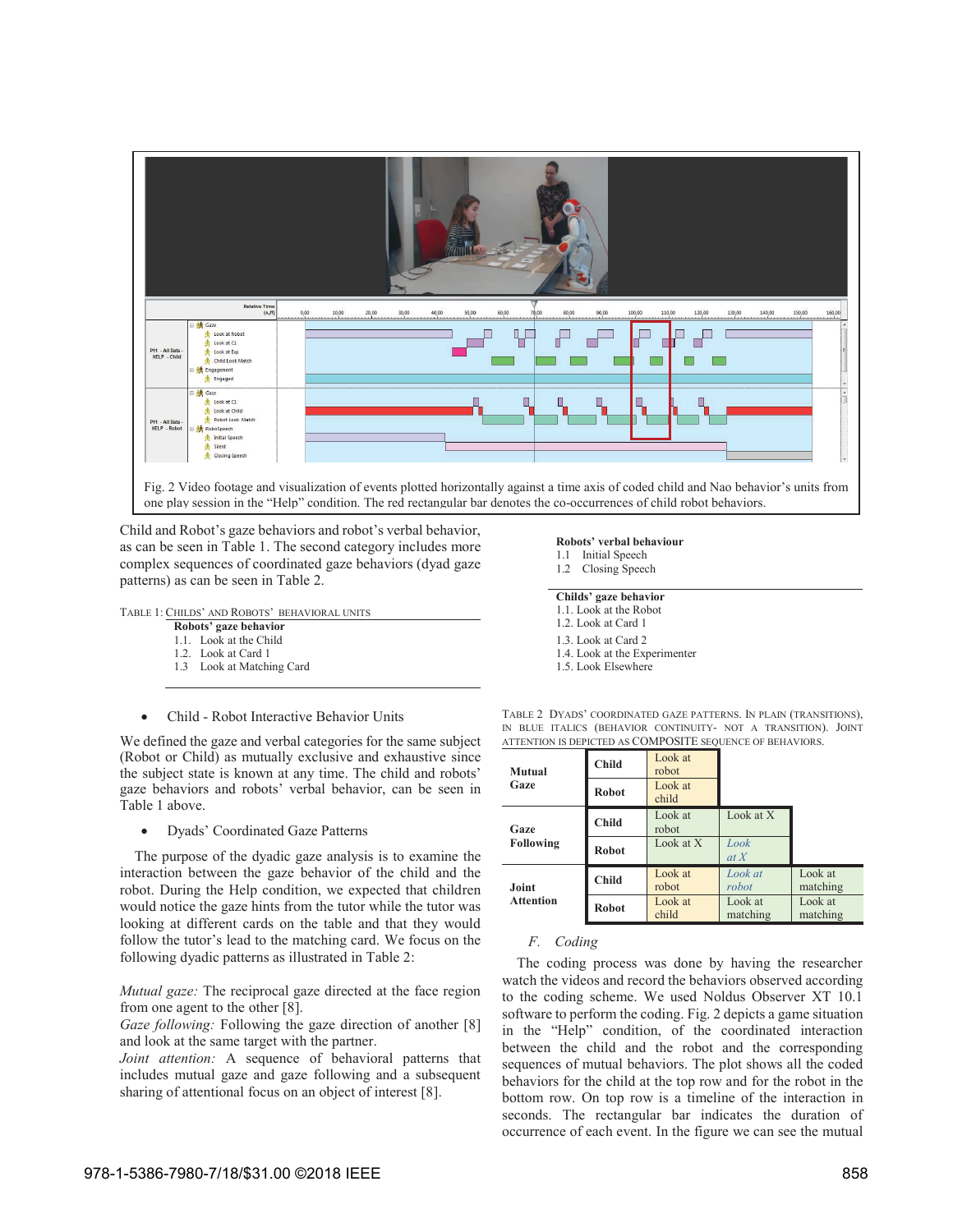relations between the behaviors – at the same time we see on the second row the child behavior and the corresponding robot behavior at the bottom row. Each behavior appears on the visualization if it is coded at least once in the system. The length of the boxes indicates the duration and the incidences of similar colored bar rectangles show the frequency of the occurrences of each behavior. A coordinated back-and-forth gaze alternation between the child and the robot gaze and the cards (card 1 or matching card) is a sign of a successful occurrence of joint attention, as illustrated in the visualization with a rectangle. Mutual gaze is the instances when the child (Look at the robot) and robot (Look at a child) behavior cooccur.

# III. RESULTS

We analyzed thirty video observations of fifteen children (age 6 -11). Fifteen trials in the Help condition and fifteen trials in the No\_Help condition. Three children were exempted from the analysis due to the following reasons: one of the children failed to participate in one of the sessions of the game and the other two were very young (below age 5) and could not play the game on their own.

## *A. Mutual Gaze*

In the current setting, the mutual gaze is defined as the cooccurrence of the robot looking at the child and the child looking at the face region of the robot.

# x **Effect of Help on Frequency and Duration of Mutual Gaze (MG):**

To highlight mutual gaze from the observations, we reduced the video observations to intervals when the behaviors - Child (Look at Robot) and Robot (Look at Child) behaviors co-occur as shown in table 2 using the observer XT. We examined the frequency and duration of mutual gaze (MG) patterns in both the Help and No\_Help conditions. To examine the impact of Help, we conducted a repeated measure ANOVA in SPSS, with Help Type (Help vs No Help) as the within-subject factor. We analyzed the results of 15 participants, for a total of 15 trials in the Help condition and 15 trials in the No-Help condition. We found a significant difference in the number of occurrences of the mutual gaze between the Help and No Help conditions ( $p=0.001$ ). We also found significant differences in duration of mutual gaze (MG) in Help condition and No Help condition ( $p=0.004$ ).

TABLE 3 FREQUENCY AND DURATION (SEC) OF MUTUAL GAZE BEHAVIOUR IN HELP AND NO \_HELP CONDITIONS

|             | Help<br>Condition $(N=15)$ |      | No Help<br>Condition $(N=15)$ |       |  |
|-------------|----------------------------|------|-------------------------------|-------|--|
|             | Mean                       | SD   | Mean                          | SD    |  |
| Frequency   | 5.20                       | 3.12 | 1.73                          | 1.10  |  |
| Duration(s) | 32.43                      | 110  | 12.98                         | 12.18 |  |

## x **Mutual Gaze & Awareness Of Tutors' Hints:**

From the post-experiment interview, eight out of the fifteen children said they noticed the gaze hints from the tutor while the rest stated that they did not see the help gaze cues.

TABLE 4 FREQUENCY AND DURATION (SEC) OF MUTUAL GAZE BEHAVIOUR WITH AND WITHOUT AWARENESS OF TUTORS' **HINTS** 

|                 | <b>Noticed Gaze Hints</b><br>(YES group)<br>$N=8$ |           |       |       |       | <b>Did Not Notice Gaze Hints</b><br>(NO group)<br>$N=7$ |         |      |  |
|-----------------|---------------------------------------------------|-----------|-------|-------|-------|---------------------------------------------------------|---------|------|--|
|                 | Mean                                              | <b>SD</b> | Range |       | Mean  | <b>SD</b><br>Range                                      |         |      |  |
|                 |                                                   |           | Min   | Max   |       |                                                         | Min     | Max  |  |
| Frequency       | 7.63                                              | 1.92      | 4     | 10    | 2.43  | 1 27                                                    |         | 4    |  |
| Duration<br>(s) | 40.62                                             | 17.34     | 24.4  | 78.93 | 20 27 | 18.46                                                   | 10<br>0 | 56.2 |  |

The table above shows the descriptive statistics regarding the frequency and duration of mutual gaze patterns alongside gaze awareness of children. Gaze awareness refers to whether the subject/participant noticed the gaze hints from the robot tutor or not. We conducted an independent sample T-test using SPSS, to compare the (Frequency and Duration of mutual gaze), for participants who noticed gaze hints (reported as YES), and those who did not notice gaze hints (reported as NO.). There was a significant difference in the frequency of mutual gaze for those children who noticed gaze hints (YES group M=7.63, SD=1.92) and those who did not notice the gaze hints (NO group  $M=2.43$ , SD=1.27); p=0.001; 2-tailed, assuming equal variances. We also found a significant difference in duration of mutual gaze for those who noticed gaze (YES group M=40.62 Sec, SD=17.34) and those who did not notice the gaze hints (NO group M=20.27 Sec, SD=18.46);  $p=0.046$ ; 2-tailed, assuming equal variances.

### *B. Gaze Following*

Gaze following like mutual gaze is a key component cue of joint attention as illustrated in Table 2. Joint attention in literature, is a sequence of coordinated behavioral patterns that includes mutual gaze and gaze following that leads to sharing an attentional focus on an object of interest [9]. In this particular setting, such coordination implies that the child is looking at NAO, and NAO looks to the child, then NAO shifts to look at the matching card –referential gaze-, and subsequently, the child follows the gaze direction of NAO to look to the matching card as well.

To highlight gaze following from the video observations, we reduced the video observations to intervals when the following child and robot behaviors co-occur: Child (Look at Robot) and Robot (Look at Match): The pattern implies that the child is looking at the robot while the robot is looking at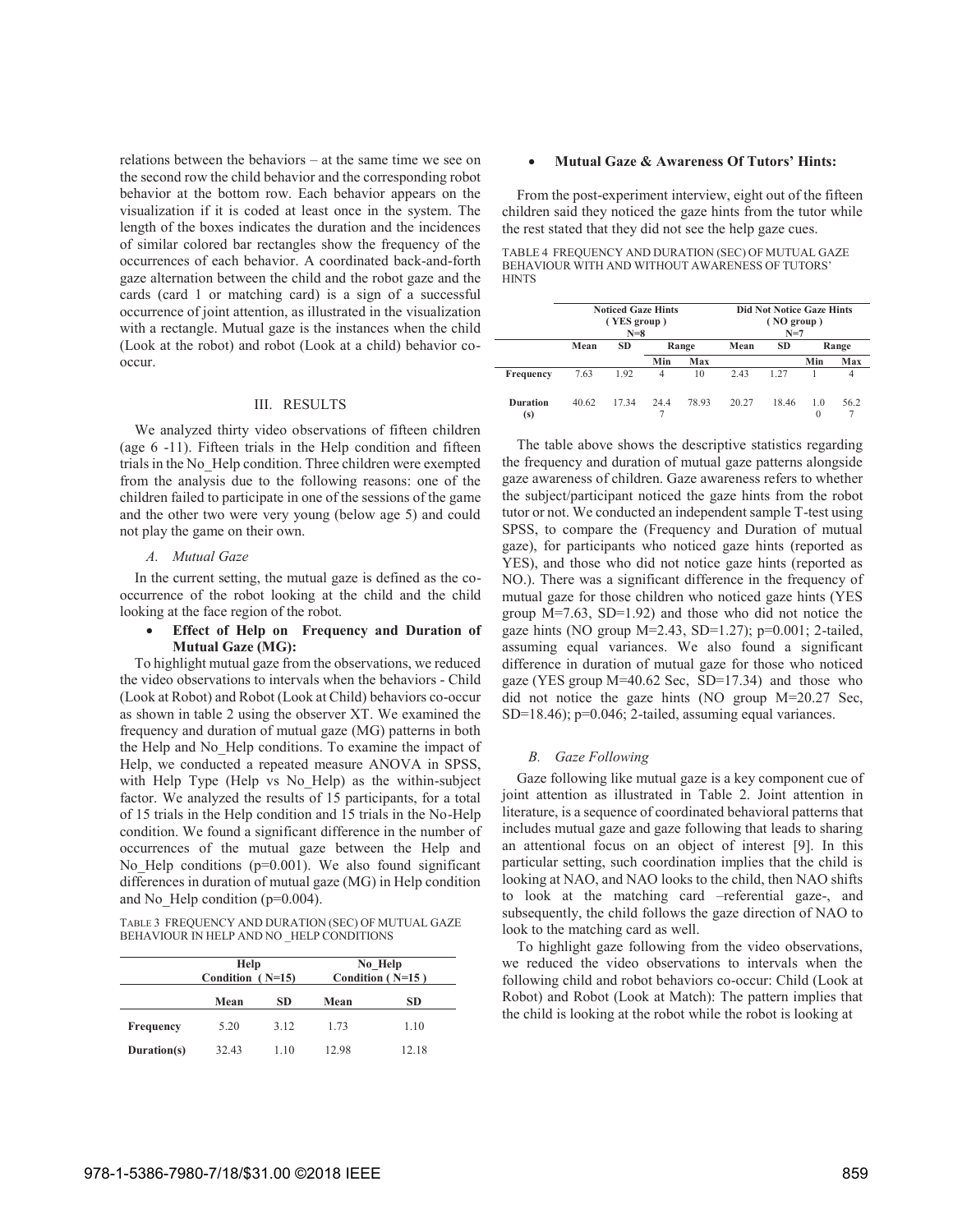the matching card. This co-occurrence is the key feature Joint attention and a subsequent shared view pattern Robot (Look at Match) – Child (Look at Match): The pattern implies that both the robot and the child are looking at the correct card match at the same time.

### Gaze Following & Awareness Of Tutors' Hints:

TABLE 5: FREQUENCY AND DURATION (SEC) OF GAZE FOLLOWING BEHAVIOUR WITH AND WITHOUT AWARENESS OF TUTORS' **HINTS** 

|              | <b>Noticed Gaze Hints</b><br>(YES group)<br>$N=8$ |           |       |       | <b>Did Not Notice Gaze Hints</b> | (NO group)<br>$N=7$ |      |       |
|--------------|---------------------------------------------------|-----------|-------|-------|----------------------------------|---------------------|------|-------|
|              | Mean                                              | <b>SD</b> | Range |       | Mean                             | <b>SD</b><br>Range  |      |       |
|              |                                                   |           | Min   | Max   |                                  |                     | Min  | Max   |
| Frequency    | 8.88                                              | 2.75      | 4     | 12    | 2.14                             | 1.07                |      | 4     |
| Duration (s) | 22.43                                             | 14.95     | 9.60  | 55.67 | 4.20                             | 3.63                | 1.00 | 10.33 |

We conducted an independent sample T-test in SPSS to compare the (Frequency and Duration of gaze following) see Table 5, for children who noticed gaze hints as robot trying to help (reported as YES), and those who did not notice the robot hints (reported as NO). We found significant differences in the frequency of gaze following related pattern for children who noticed gaze hints (YES group M=8.88, SD=2.75) and those who did not recognize the gaze hints (NO group M=2.14, SD=1.07); p=0.001; 2-tailed, assuming equal variances. There were also significant differences in duration of gaze following pattern for those who noticed the help through gaze hints (YES group M=22.43 Sec, SD=14.95) and those who did not notice the gaze hints (NO group M=4.20 Sec, SD=3.63); p=0.008; 2 tailed, assuming equal variances.

The box plots below show the frequency and duration of mutual gaze and gaze following pattern alongside gaze awareness of the children.



Fig. 3 Frequency of mutual gaze and gaze following patterns; Awareness YES: noticed gaze hints, NO: did not notice gaze hints.



Fig. 4 Duration (S) of mutual gaze and gaze following pattern; Awareness YES: noticed gaze hints, NO: did not notice gaze hints.

### IV. DISCUSSION & CONCLUSION

Gaze cues of robots have been a subject of recent study in social robotics, since it is shown to be a crucial factor in human robot interaction. Continuing the previous line of research in which we conducted an experiment with children playing a 'Memory' card game, with and without gaze hints from the robot. In our prior findings, we reported the impact of gaze hints on the performance of children which was measured based on how quick children finished the game regarding tries and time [23]. From the results, we found that there was no significant difference in time taken to complete the game; however, the number of tries that children used to finish the card matching game reduced significantly with gaze hints from the robot tutor(NAO) .

In the present paper, we examine the occurrences of repeating gaze patterns in the dyadic interaction between a child and NAO robot during gameplay. Specifically, we were interested to investigate whether children can read/interpret and attribute intentions to gaze hints exhibited by a humanoid robot in a play situation. We found significant differences regarding the frequency and duration of mutual gaze between Help and No Help conditions. Children looked more frequently and significantly longer to the tutor when the tutor as helping gaze hints than when the tutor. During the Help condition, eight children out of the fifteen children reported noticing the gaze hints from the robot tutor, while the rest did not see the gaze hints. We saw significant differences in occurrences and durations of mutual gaze and gaze following pattern for children that recognized the hints from the tutor vs the ones that did not notice it. These findings suggest that more occurrences and higher durations of coordinated - mutual gaze and gaze following pattern - increased the children' awareness of the helping cues from the robot. In turn, when children noticed that the robot tutor tries to help with the gaze hints, they looked more to the robot to take advantage of its cueing.

From our observations, as soon as the child noticed the tutor